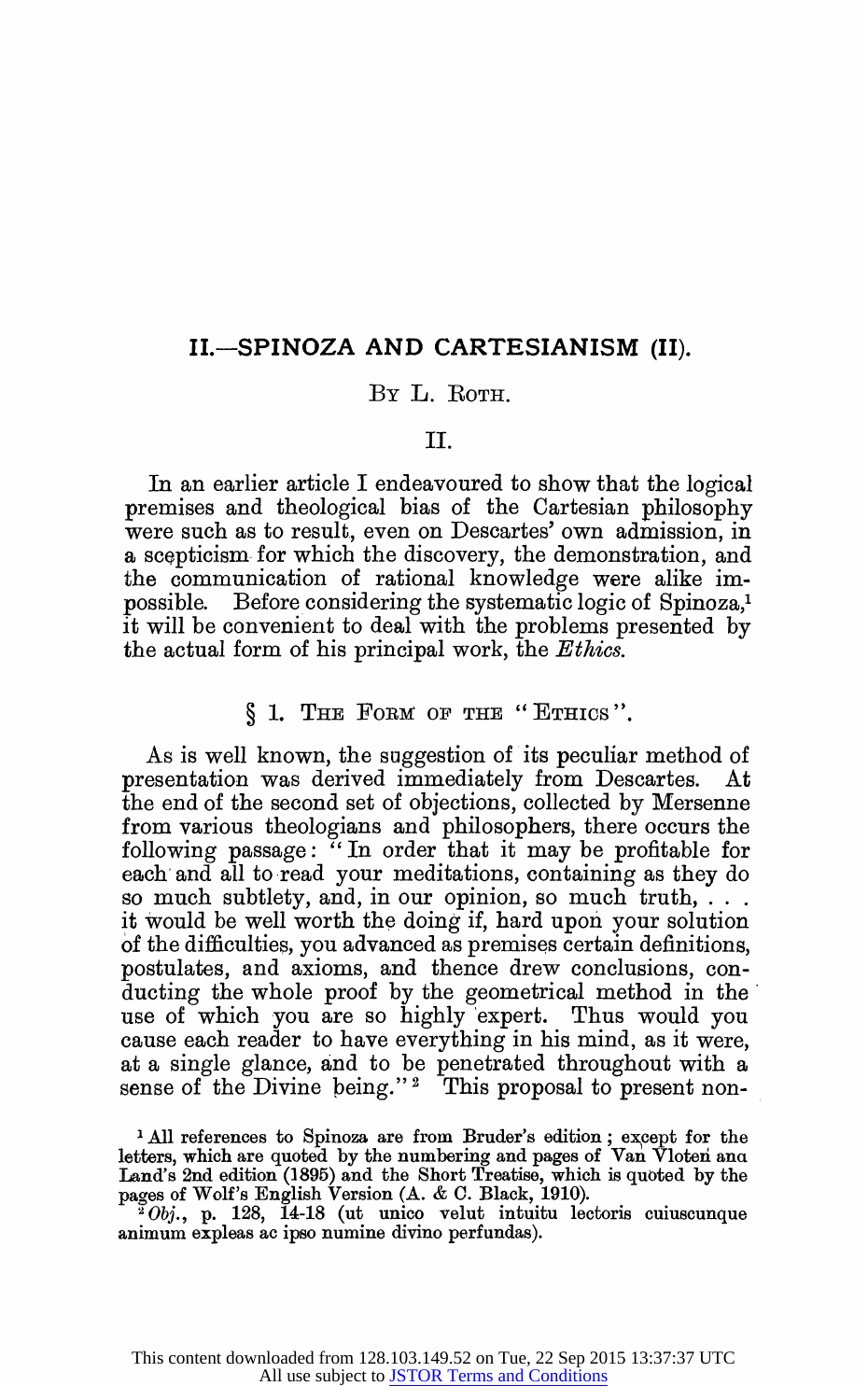**geometrical matter in geometrical form was not novel," as, indeed, is suggested by the fact that Descartes received it without surprise. He pointed out, however, that the analytic method of proof which he had employed in the Meditations is also essentially geometrical, and, as opposed to the synthetic method, which is the geometrical method as generally understood, has the great advantage of revealing to the reader the process by which the author himself came to his conclusions. It suffers, however, he says, from the defect that it only persuades a reader who is of like mind with the author, and who is open to be led gradually along the road of the discovery of truth. When, therefore, the reader is likely to be hostile, and only then, it is necessary to adopt the synthetic method of proof, because, in a close chain-of propositions, each one depending on the preceding, misunderstandings and disagreements are easily tracked down and quickly removed.2 To Descartes, therefore, the whole value of the synthetic method of exposition is just this rigid certainty of demonstration.** 

**A consideration of the method as it appears in the work of Spinoza reveals precisely the opposite conception. It is first of all not a method of proof, but an order of presentation, as**  may be proved not only by the very title of the *Ethics*, but **also by the fact that Spinoza proposed to deal in precisely the same way with the intricacies of Hebrew Grammar.3 In the Ethics itself, the geometric form, even as an order, is dropped** 

<sup>1</sup> To the references of Dilthey (Gesam. Schr., ii., pp. 272-273, 278) and **Freudenthal (Leben., p. 113) may be added the curious passage of Albert, to which attention was first directed by Jourdain (Recherches: Paris, 1843,**  pp. 445 ff.): "Accipiemus igitur ab antiquis, quæcumque bene dicta sunt **ab ipsis, quoe ante nos David Judoeus quidam ex dictis Aristot. Avicen. Algaze. et Alpharab. congregavit, per modum theorematum ordinans ea quorum commentum ipsemet adhibuit, sicut et Euclides in geometiis fecisse videtur: sicut enim Euclidis commento probatur theorema quodcunque ponitur ita et David commentum adhibuit, quod nihil aliud est nisi probatio theorematis propositi" (De Causis et Processu Unius, ii., tract. i., cap. i.) [The Pseudo-Aristotelian treatise De Causis to which reference is supposed to be made hardly answers to this description.]** 

**Meyer, in the third paragraph of his introduction to the Princ. Phil.**  Cart. (p. 4) speaks of a few authors before Descartes who had tried "ut reliquas, ultra Mathesin, Philosophiae partes, methodo atque certitudine **mathematica demonstratas posteritati relinquerent ". He himself confesses to have made the attempt, before he knew of Spinoza's work, on the**  Cartesian philosophy (ibid., § 5, p. 6).

 $2^2Obj.$ , p. 155 f. Cf. Joachim, Study, p. 10. "Omnia ea quae in **tractatu meo explicabam," he writes to Mersenne (Ep., II., lxxvi.), " a se mutuo ita pendebant, ut si scias illorum unum esse falsum, satis habeas ad concludendum rationes quibus utebar omnes corruere."** 

<sup>3</sup>In animo semper habuit Hebræam grammaticam, more geometrico de**monstratam, luci exponere. (Pref. Op. Post. ap. Bruder, vol. iii., p. 275.)** 

**11**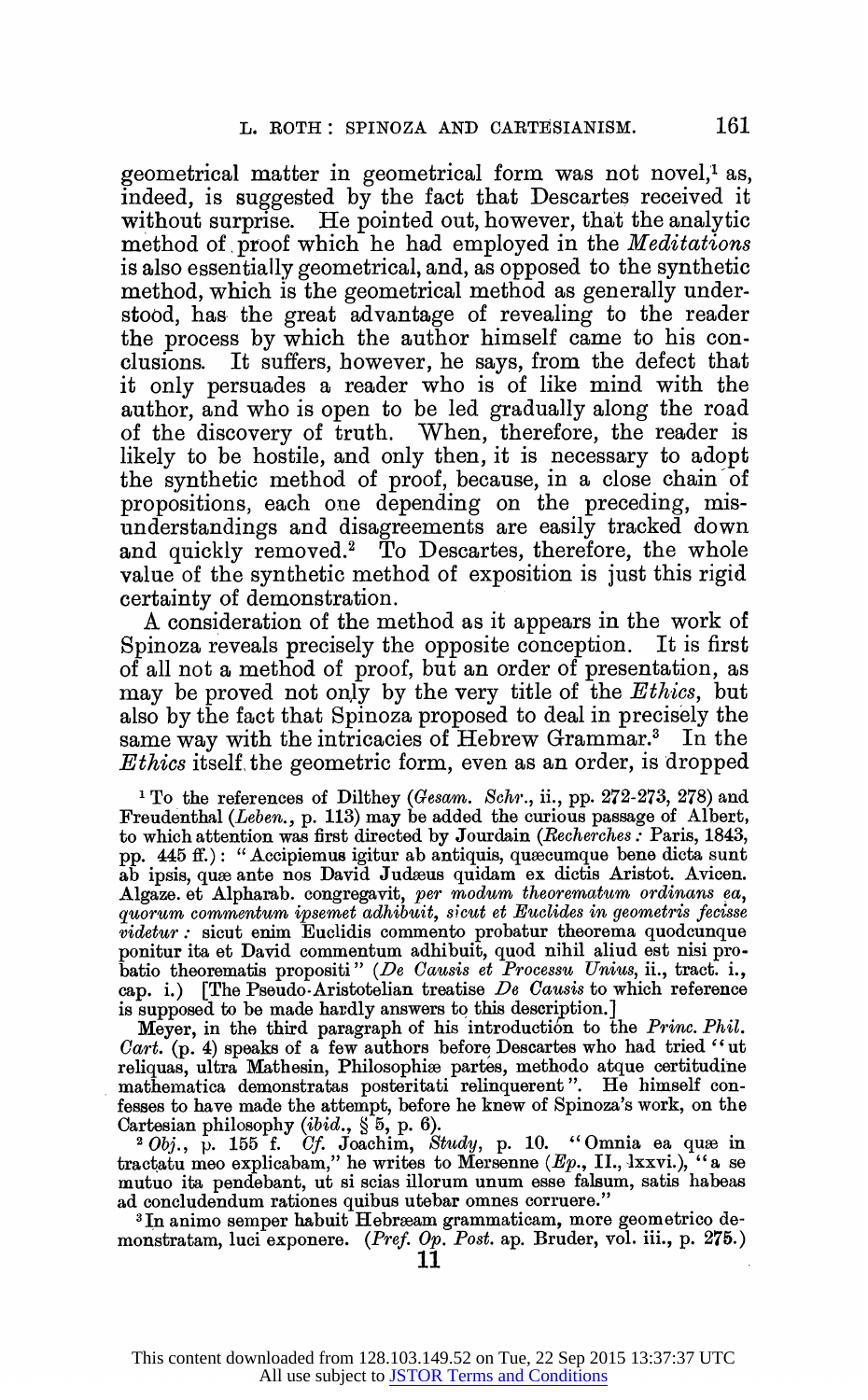**at convenience. The most characteristic portions of the work are to be found in the excursuses on particular problems in the appendices and longer sdholia. In many passages he has stepped aside altogether and vindicated his method or results ; in many others he has gathered up the threads of a past argument, or sketcbed out the path for the future.2 Now he gives**  a detailed criticism of current views;<sup>3</sup> now develops a par**ticular point of special interest of his own.4 And all in order to lead men, as he phrases it, " by the hand," to the " knowledge of the human m'ind and its highest beatitude ". The geometric order could hardly have been regarded as the highway to truth by a man who by its help had calmly " demonstrated" propositions which he expressly repudiated.6** 

**It would, however, be unfair to Spinoza to affirm that the geometric order was one of convenience only, and nothing more. He adopted it for a definite reason, and that was its impersonality. Mathematics recognises and has no place for personal prejudice. It sees nature ' as in truth it really is,' a whole of law by which all things are. It neither laughs nor weeps at the objects of its study, because its aim is to understand them.7 The great enemy to knowledge, Spinoza tells**  us, is man's habit of interpreting all things by the standard **of his own likes and dislikes, and the consequent setting up of merely human norms by which the whole of nature is judged. On the basis of this irrational prejudice men build up a superstitious theology, and, being too lazy and conceited to abandon it when they find it inadequate to meet the facts,** 

**1 E,g., Eth., II., App. (the practical value of the system); III., pref. (the mathematical method in ethics); iv., 18 sch. (the essential piety of utilitarianism).** 

**<sup>2</sup>E.g., III., App. (the passions); IV., App. (summary of ethical teaching); IV., 73 sch. (the free man's outlook); V., 20 sch. (power of mind in the control of emotion); V., 42 sch. (the freedom of the wise).** 

**3 E.g., I., App. (final causes and value judgments); V., pref. (Cartesian psychology); I., 15 sch. (infinity); I., 33 sch. (eternity and necessity); II., 48-49 (will and intellect); V., 41 sch. (conceptions of immortality).** 

**4E.g., IV., pref. (good and evil): II., 17 sch. (error); II., 40 sch. (common notions, and grades of knowledge) ; III., 2 sch. (power of body) ; IV., 17 sch. (dicpaoia); IV., 35 sch. (asceticism); IV., 39 sch. (alternations of personality); V., 10 sch. (value of ethical maxims); V., 36 sch. (beatitude),.** 

**II., pref.** 

 $^{\circ}$  " $\ldots$  **ne non omnia quem in eo tractatu continentur, pro meis agnoscere, cum non pauca in eo scripserim quorum contraria prorsus ampleotor (Ep., XIII., p. 235). Spinoza is annoyed with Blyenbergh for not having paid attention to Meyer's preface (Ep., XXI., p. 278). He remarks on the irksome prolixity of the mathematical method in Eth., IV., 18 sch. 7Eth., III., pref. For similar phrases cf. Ep., XXX., p. 305, and Tr. Pot., I., ? 4.**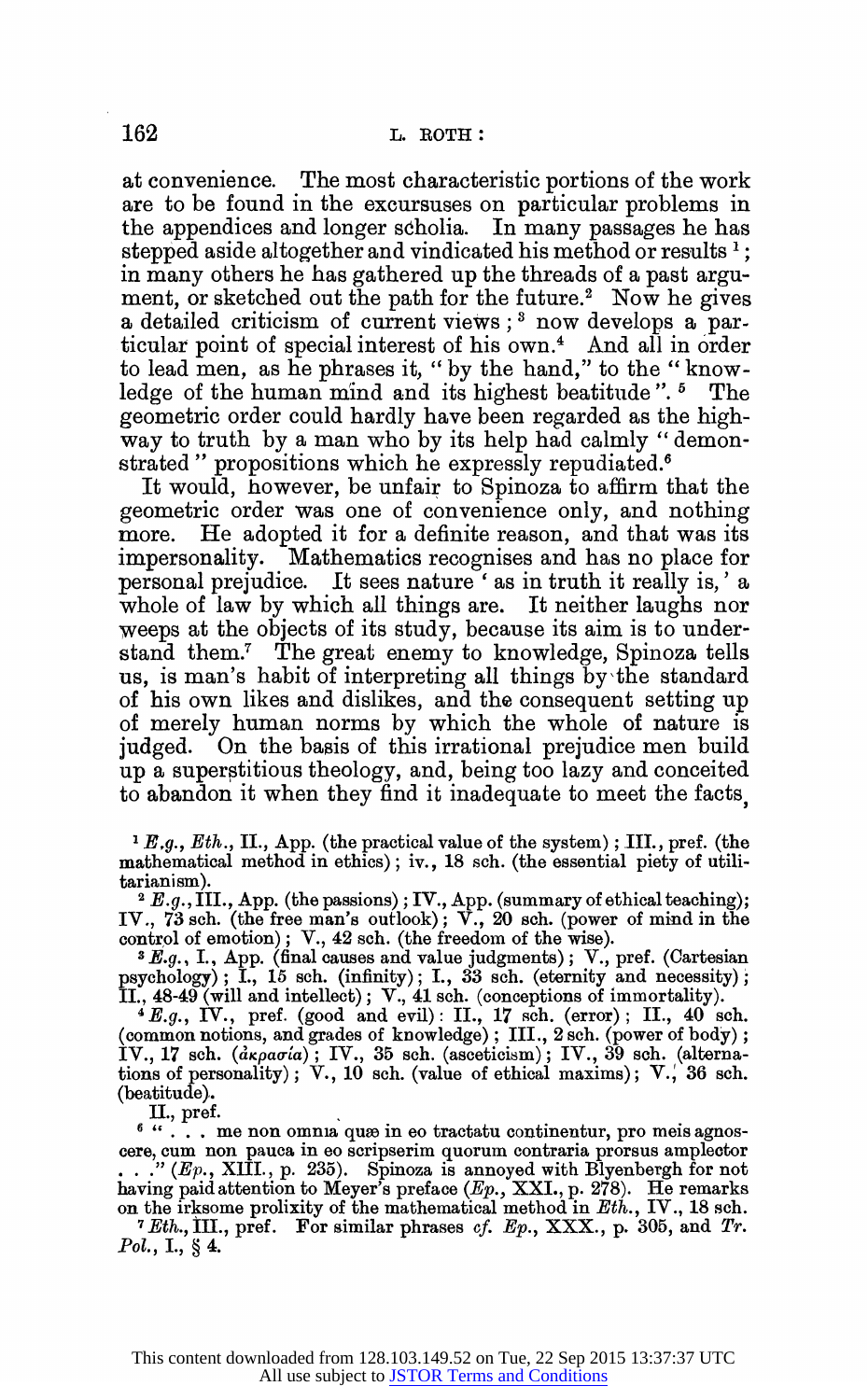**erect finally their own ignorance into a god. "It is easier for them," he writes, " to affirm the insoluble character of this and similar problems " (of teleology) " and retain their present**  innate state of ignorance, than to pull down the whole con**struction and think out a new one. And so they hold it as a fixed principle that the 'judgments of the gods surpass by far -the grasp of the human mind'; a principle, forsooth, which in itself would have been sufficient to keep truth away from the human race for ever; had not mathematics, which deals not**  with ends, but only with the essences and properties of figures, nointed out to them another standard of truth."<sup>1</sup> The **pointed out to them another standard of truth.**" **mathematical method, therefore, meant to Spinoza the free unprejudiced enquiry of the human mind, uncramped by the veto of theology and theological philosophy. If we ask whose philosophy is here under criticism, the answer is clearly, the philosophy of Descartes. It was Descartes who had laid it down as a metaphysical canon that 'the judgments of God surpass the grasp of the human understanding,' and so gave the sanction of the first philosopher of the age to the principle which ' would have been sufficient in itself to keep truth away from the human race for ever' .2 The mathematical method was held in esteem, then, by Spinoza, not because it was the method of Descartes, but because it was one 3 of the influences which helped to free him from Descartes. The form of the Ethics, in fact, far from being a tribute to Descartes, is the most vivid protest against his authority.** 

## **? 2. SPINOZA AND THE CARTESIAN LOGIC.**

**The Groundwork: Meyer's Preface.** 

That Spinoza was specifically dissatisfied with the logic of **Descartes, and that he did not keep his dissatisfaction to himself, we have interesting and important contemporary evidence in the preface written to his account of Descartes' philosophy by his intimate friend Dr. L. Meyer. The oftrecurring statement that such and such a question ' surpasses**  the power of human comprehension,' he says, must be re**membered to be the opinion, not of Spinoza himself, but of Descartes. " For our author considers that all those matters,** 

**IEth., I., App., pp. 217-218.** 

<sup>2</sup> See Meyer's pref., § 10 (p. 9), quoted below pp. 163-4; cf. Eth., I., 33, **sch. 2: "Verum neque etiam dubito si rem meditari vellent . . . quin**  tandem talem libertatem qualem iam Deo tribuunt, non tantum ut nuga**toriam sed ut magnum scientice obstaculum plane reiiciant."** 

<sup>3</sup> "Prater mathesin aliæ etiam adsignari possunt causæ, a quibus fieri potuit **...** ut homines communia hæc præiudicia animadverterent et in veram rerum cognitionem ducerentur." Eth., I., App., p. 218.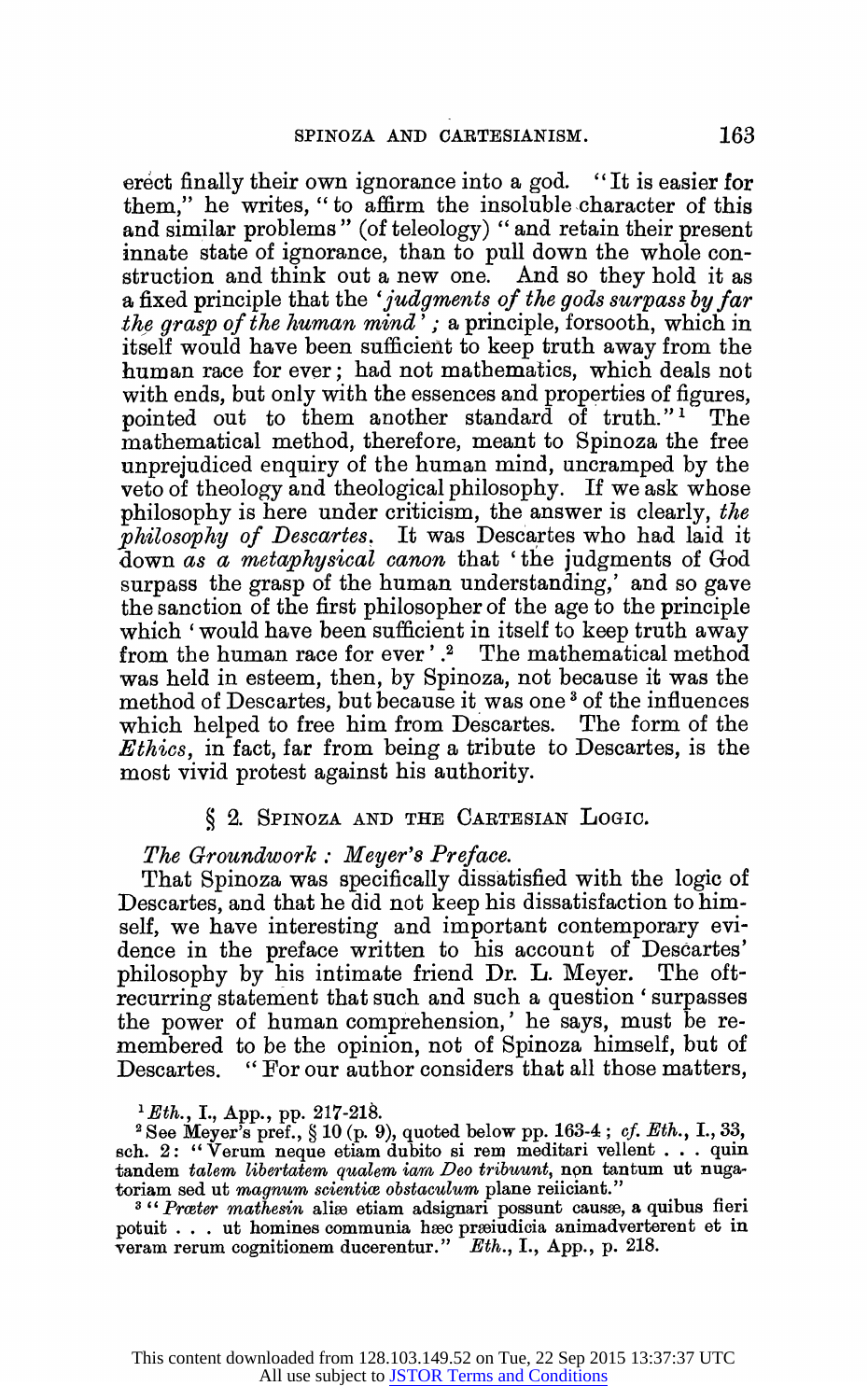**and not those matters only, but also many others of greater sublimity and subtlety, can not only be clearly and distinctly**  perceived by us, but also are subject to the easiest of explana**tions, provided only that the human intellect is led to the investigation of truth and the knowledge of things by a road other than that thrown open and laid down by Descartes; and that therefore the principles of the sciences as laid down by Descartes, and everything built up by him upon them, do not suffice to unravel and resolve either all or the most difficult of the problems which meet us in metaphysics, but that other principles must be sought for if we wish to raise our intellect up to 'that pinnacle of knowledge '."** 

**The significance of this statement is only fully understood when we remember that it was made with the full knowledge**  and acquiescence, if not at the actual request, of Spinoza himself.<sup>2</sup> This preface is to be regarded as a manifesto of This preface is to be regarded as a manifesto of **dissociation from Descartes. It is not only on the different questions of metaphysical speculation that Spinoza is declared to be at variance with the man whose philosophy he is expounding, however weighty these questions may be; but on the fundamental logical conceptions on which the whole structure of that philosophy was reared. And indeed, the two characteristic features of the Cartesian metaphysic which are specifically singled out as rejected by Spinoza 3 are just those which, in fact, confess the failure of the Cartesian logic. The God of Descartes was nothing more than an asylum ignor**antiæ; while his doctrine of the impotence of human thought **merely covered the impotence of his own method. Descartes had, in fact, sublimated his inability to meet the problems of metaphysics into the metaphysical principle of the incomprehensibility of phenomena.4** 

### **Central Problem: Nature of God. (a) God as Asylum**   $Iqnormalia.$

**Now Spinoza, like Descartes, affirmed the dependence of all things and thoughts on God,5 but with an entirely different** 

<sup>1</sup> Princ. Phil. Cart., pref., § 10, pp. 9-10. There seems to be a sarcastic **reference to Descartes' letter prefixed to the Principia.** 

<sup>2</sup> See  $Ep.$ , XIII. The parts of the preface he objected to  $(Ep.$ , XV.) were **evidently removed.** 

<sup>3</sup> Meyer's pref., §§ 9-10, pp. 8-9.

**<sup>4</sup>" Huius doctrinae sectatores . . . novum attulerunt modum argumentandi, reducendo scilicet non ad impossibile sed ad ignorantiam, quod**  ostendit nullum aliud fuisse huic doctrinae argumentandi medium " (*Eth.*,

**I., App. p. 219). <sup>5</sup>"We know Him better even than we know ourselves, because without Him we could not know ourselves at all." Short Treatise, II., 19 (p. 123); and often.**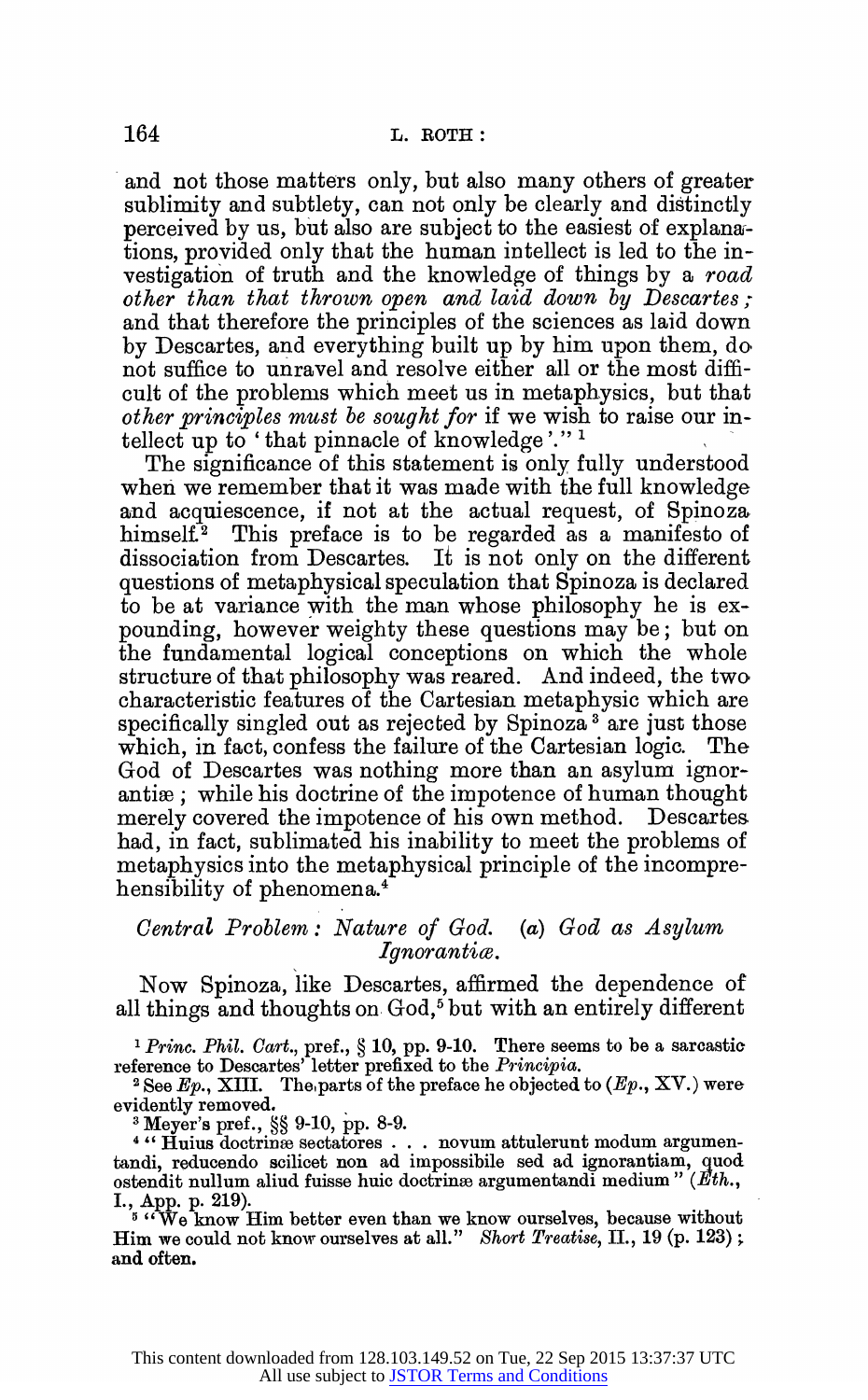**meaning. By Descartes, as we have seen, both thoughts and things are viewed as discrete entities, linked with their own pasts and futures, and with those of other entities, not by any inherent power of their own, or by any universal laws of connexion, but by the constant reinforcement of their being from the creative activity of God. Now the creative acts of God do not form a rational whole, that is, a whole such that, starting from any one constituent, we could infer the rest. And the reason is that the basis of inference is lacking. The course of the creative acts of God is determined by His ends, but His ends, though very real, are not intelligible to man. It is not to be doubted that such ends exist, or that the conception of ends in nature is valid; but, being the ends of a transcendent being, they are twice removed from the intellect of man.' We cannot, on the one hand, trace out connexions in things, because they do not exist; nor, on the other, can we understand the divine plan which causes such connexions to appear. The presence of a rational connexion in the universe, therefore, would be due to the accident that in this one case the divine will had coincided with the human understanding, but we have no guarantee that an accident which has occurred once will occur again. The discrete events remain discrete events. If we have a clear idea of any one, then we have a right to affirm its existence; but from this unique event no other can be deduced-at every step we must refer back to the immediate efficient cause of all, the working of which is beyond our comprehension. " He had conceived the mind so distinct from the body," runs Spinoza's criticism of the crucial difficulty of the Cartesian psychology and its characteristic resolution, ". . . that he was forced to take refuge with the cause of the whole universe, that is, with God." 2** 

**(,8) The Modifications of the " Prine. Phil. Cart." in the "Cog. Met." God as Summa Intelligentia.** 

**Traces of Spinoza's own opinion may be found already even in the Cogitata Metaphysica, a work which, with the Principles of Descartes'. philosophy to which it is appended, he by no means recognised as his own' In it he takes over** 

**<sup>I</sup>Prin., I., 28; II., 2; Med., IV., p. 55, 23-26; Resp., V., p. 375, 7-9. 2Eth., V., pref., p. 390.** 

 $3$  In  $Ep.$ , XIII., he includes, " pracipua quae in metaphysicis tractantur" **with " secundam partem Principiorum Cartesii " as comprising the treatise which he had dictated to the pupil " whom he did not wish to acquaint**  with his own opinions". It is not surprising, therefore, to find in it **doctrines, e.g., as to the nature of time, which we know him to have definitely repudiated. But, although the Cog. Met. cannot be adduced as in any wise authoritative, it is legitimate to use it as illustrative of**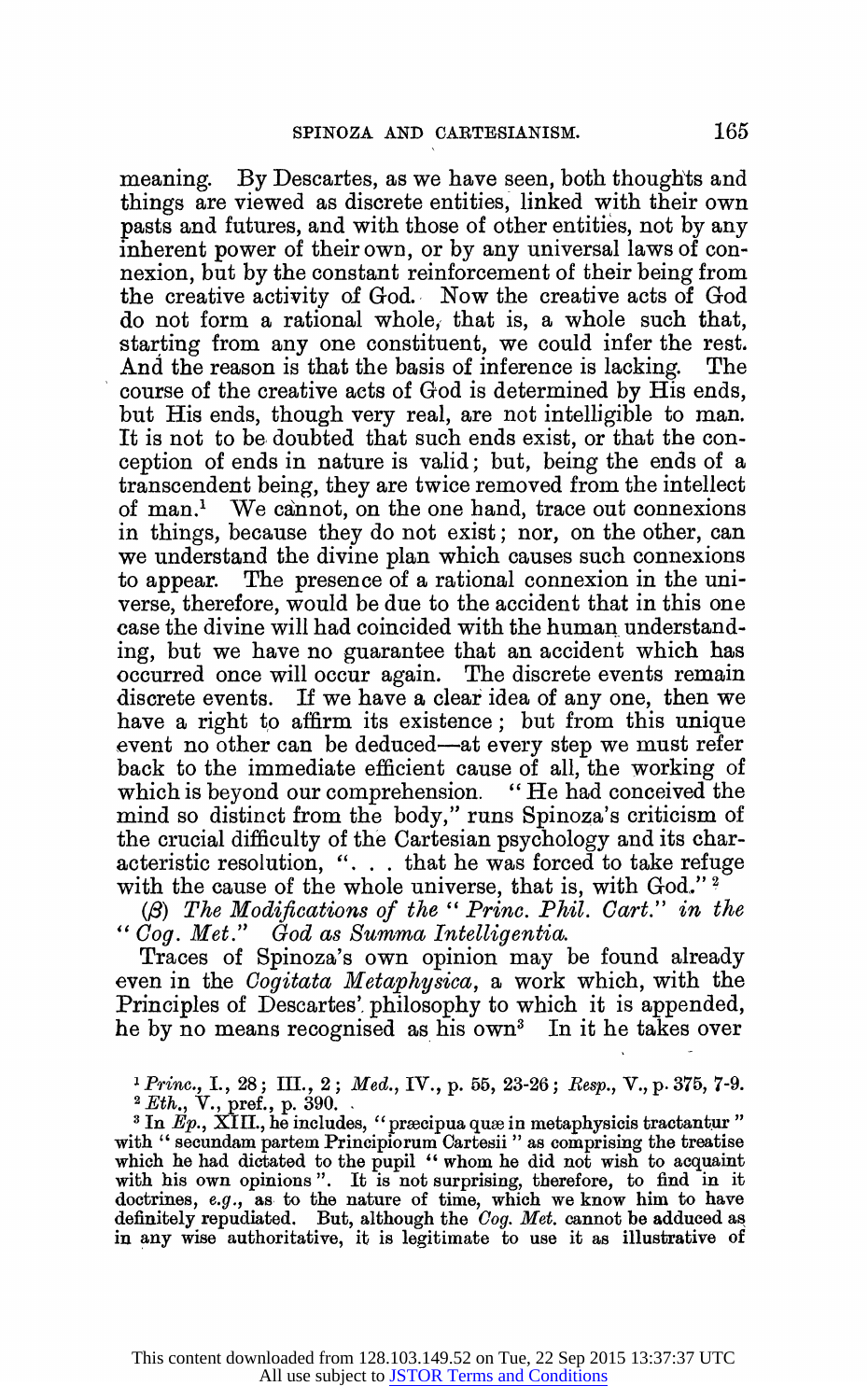**the Cartesian God, and, up to a point, and up to a point only, reveals his own position in its regard. Thus God is conceived of still as the conserving cause of the universe, but it is God as immutable and as infinite intellect.' God's existence and intellect and essence are one, and His power, too, is only one**  with His essence; but this involves the position, not that **God wills, and then understands what He has willed, but that He understands and, in the very act of understanding, creates.2 It is, indeed, from this identification of the will with the understanding (not of the understanding with the**  will) that the immutability of God may be demonstrated,<sup>3</sup> **and so, too, His unity-because if there were many Gods the knowledge of each would be dependent on the others.4 It is only as the object of His own knowledge that God may be said to create or to know created things; but since the knowledge of God is simple, it follows that His idea or decree concerning created nature is one.5 Spinoza carries this stress on the conception of God as supreme intellect to its logical conclusion. Descartes had said that one must not be puzzled with the reflexion that the will of man depends often on external things, and therefore might be conceived to be determined by them and not by God; because God is to be conceived of as having arranged these external things also according to His will. Spinoza transfers the suggestion from the sphere of will to that of intellect. It is true, he says, that God might have created tbings otherwise; but, seeing that man, too, is a part of created nature, he too would have**  been different in the universal change of all things, "in **order that he might be able to understand them ". The remark is peculiarly significant in that it places the mind of man in the centre of things, and refuses to consider the very possibility of the universe' being other than such as the mind** 

**discussions found elsewhere. Spinoza himself refers to some of its points later, e.g., Ep., LVIII., p. 384.** 

**Freudenthal has shown the strong influence of the Scholastic Revival in the Cog. Met., but the edge of the argument, as M. Delbos has remarked (Le Spinozisme, Paris, 1916, p. 24), has been turned by the researches of M. Gilson, who, in his Index Scholastico-Cartesien (Paris, 1913) has demonstrated the close connexion between the Scholastics and Descartes himself.** 

**1 Cog. Met., II., 2 and 4.** 

**2lbid., 1., 2, ? 3; II., 7, ? 2 note, ? 3.** 

**3 lbid., II., 4, note in Van Vloten's edition: "Deum immutabilem esse clarius etiam apparebit, ubi eius voluntatem ab intellectu non differre ostensum erit ".** 

**4lbid., II., 2, ?2. <sup>5</sup>Ibid., II., 7, i? 2-3, 6, 7 (una tantum erit Dei idea sive decretum de Natura naturata).**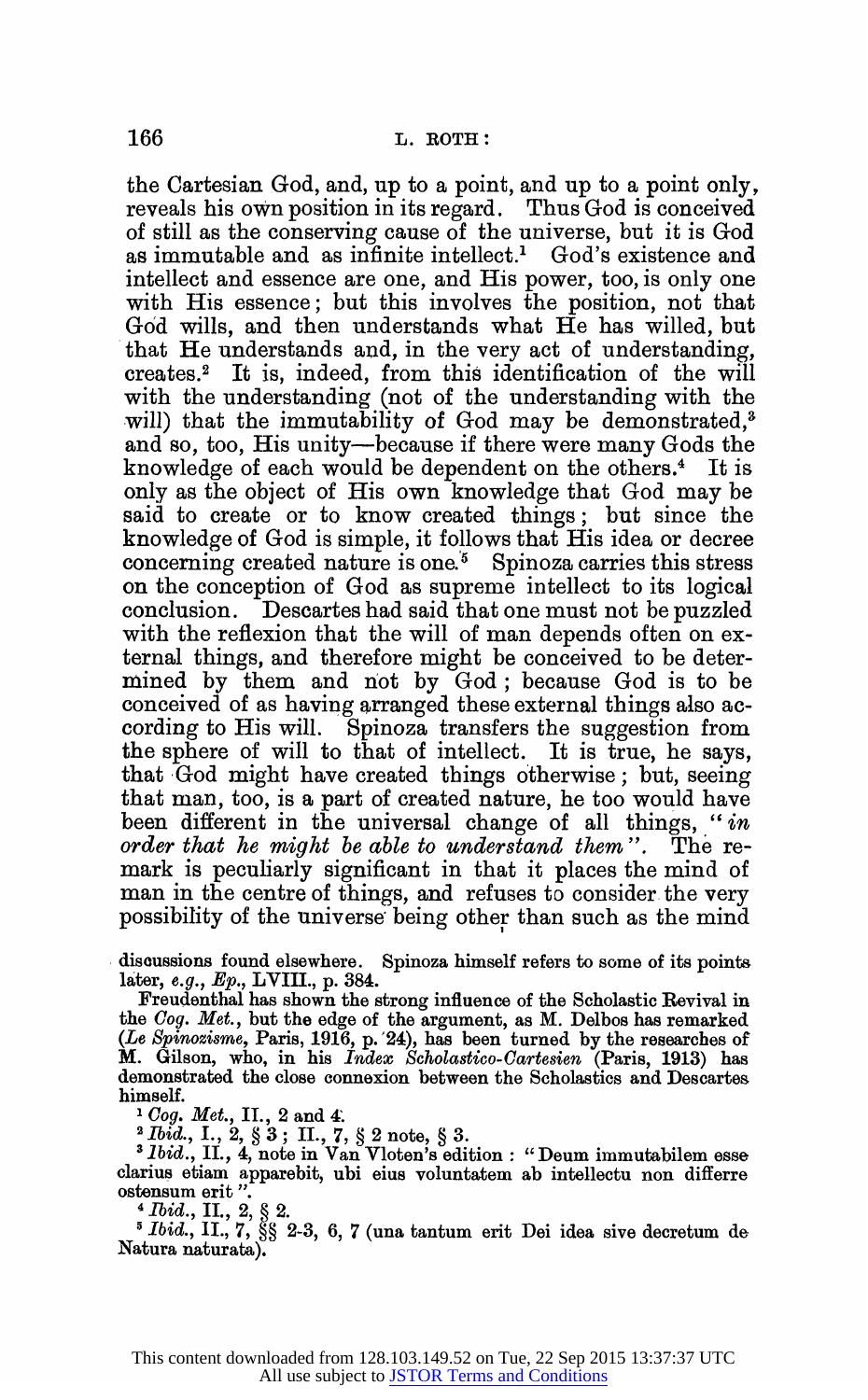**of man could understand. But its significance is rendered even greater in view of the following sentence, in which Spinoza notes that by this one conception he has definitely broken with the philosophers who retained the traditional idea of God as transcendent will.' The emphasis is no longer on the power of God, but on the mind of man.. And so he can say later: " The Philosopher does not inquire into what God can effect with His supreme power; but judges concerning the nature of things from the laws which God has implanted**  in them ".<sup>2</sup>

**(y) The New Orientation; Thought and Necessity as Opposed to Will and Freedom.** 

**It is not difficult to disentangle the problems and solutions of the Cartesian and Spinozistic logics, however much they are involved in words and phrases which have long been emptied of their meaning. As we saw in the treatment of Descartes, the arguments touching the veracity and the concursus of God have a real logical significance. If we are to think at all, we must have confidence in the value and validity of thinking; and this confidence can spring only from the conviction of the existence of an intelligible order in that about which we are thinking. It is an irony that Descartes,**  who did so much to further the actual progress of the **sciences, should, by reason of the premises which he adopted, have been unable to find a logical justification for the very possibility of science. For the rational investigation of phenomena we need to be assured of two things, first, that we have the ability to reason, and, second, that the universe**  is such that we can reason about it. **Descartes' subordination of intellect to will in man, the**  second by his affirmation of the incomprehensibility of the **universe, which is only another aspect of the subordination of intellect to will in God. Both these positions must be rebutted if science is to be possible. As opposed, therefore, to Descartes, Spinoza held the identity of will and intellect in both man and God,' thus securing universal validity for the intellect of man; and by declaring God to be not the efficient** 

*Cog. Met.,* **II., 9,**  $\S$  **3.**  $\qquad \qquad \text{}$  $\qquad \qquad$  $\qquad \qquad$  $\qquad$  $\qquad \qquad$  $\qquad \qquad$  $\qquad \qquad$  $\qquad \qquad$  $\qquad \qquad$  $\qquad \qquad$  $\qquad \qquad$  $\qquad \qquad$  $\qquad \qquad$  $\qquad \qquad$  $\qquad \qquad$  $\qquad \qquad$  $\qquad \qquad$  $\qquad \qquad$  $\qquad \qquad$  $\qquad \qquad$  $\qquad \qquad$ 

 $3E.g., Eth., I., 32-33 ; II., 48-49. Tract. Pol., II., § 6; Ep., XXI.,$ **pp. 278-280; LVI., p. 377 (" Si affirmamus Deum potuisse rem non velle," etc.); Ep., XIX., p. 254 (" Quia enim illa [Dei voluntas] ab eius intellectu non discrepat, impossibile aeque est, aliquid fieri contra eius voluntatem ac contra eius intellectum; hoc est, id quod contra eius voluntatem**  fieret, talis deberet esse naturæ ut eius etiam intellectui repugnaret, ut **quadratum rotundum ").**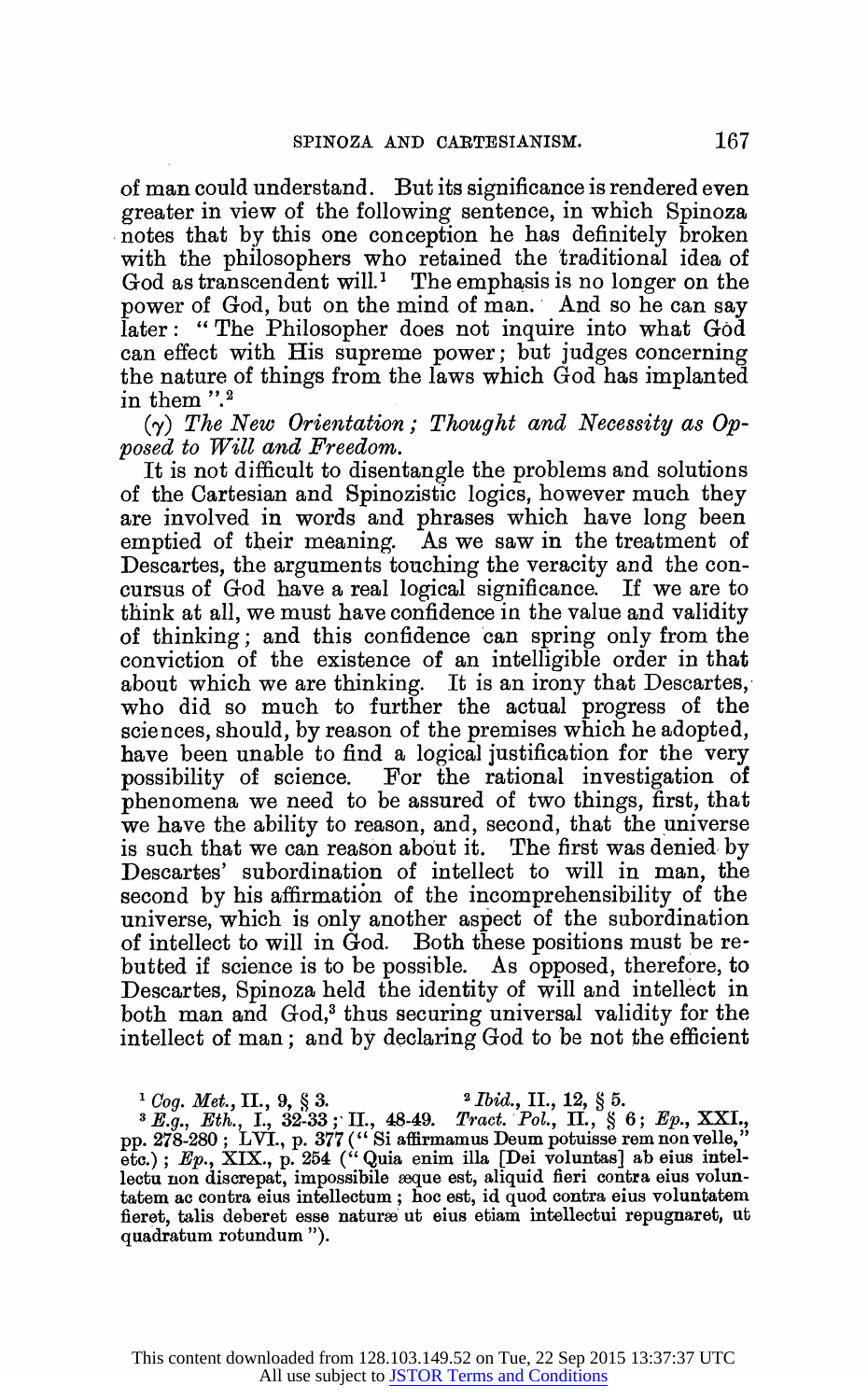**and transeunt, but the immanent, cause of the universe,' secured its rationality by declaring its groundwork to be reason.** 

**So far, then, it seems to us, Meyer's claim is justified. The foundation of Spinoza's logic is fundamentally different from that of Descartes, and it must therefore be regarded as a new and distinct system. It is now clear why the controversy anent the freedom of the will assumed such importance at this crisis in the history of philosophy. It is not a psychological problem so much as a logical one. To Spinoza necessity is a logical theory. The universe must be such that it can yield its secrets to thought; thought must be capable of discovering those secrets. If either is unreliable, then there can be no science, and the pursuit of knowledge is a sham. The doctrine of necessity, therefore, stands at the very heart of Spinozism, as we have seen the doctrine of freedom to stand at the heart of Cartesianism. Just as the objections offered to Descartes centre around the problems attaching to the being and attributes of a creational Deity, and bring into question, not the doctrines themselves, but the method by which they were reached; so the objections offered to Spinoza scattered through the correspondence are directed for the most part against the idea of the scientific universe open to the investigation of the human mind. It makes no matter who it be-the secretary of the Royal Society in London, or the philosophising merchant of Amsterdam, or the professor of metaphysics at Leyden, or the doctor of Utrecht, or the great, Leibniz himself 2it is always the same charge again and again; here is a man who has dared assert that God, in**  the words of a modern writer,<sup>3</sup> "must be conceived of as one **who is absolutely faithful to his own methods, and who permits those methods to be scrutinised by man ". " What! " cries the outraged Dr. Velthuysen, " God cannot make a light weight lift up a heavier one, or a slow-moving body catch, up one moving twice as fast! " and adds significantly, before**  passing the final judgment of "atheism," this author "re**fuses to go with Descartes, whose teaching, however, he would like to be thought to have adopted, and affirm that just as the natures of all things are different from the nature** 

**<sup>1</sup>E.g., Short Treatise, I., 2, p. 30, 1-3; Eth., I., 18; Ep., LXXIII., p. 411.** 

**2Eps., 3, 5, 71, 73-75 (Oldenburg); 18-24 (Blyenbergh); 42 (Dr. Velthuysen); Lebengeschichte, p. 228 (Prof. Volder); and pp. 218 and 235 (Leibhiz).** 

<sup>3</sup> Beard, *The Reformation*<sup>2</sup>, (Hibbert Lectures, 1883), p. 392.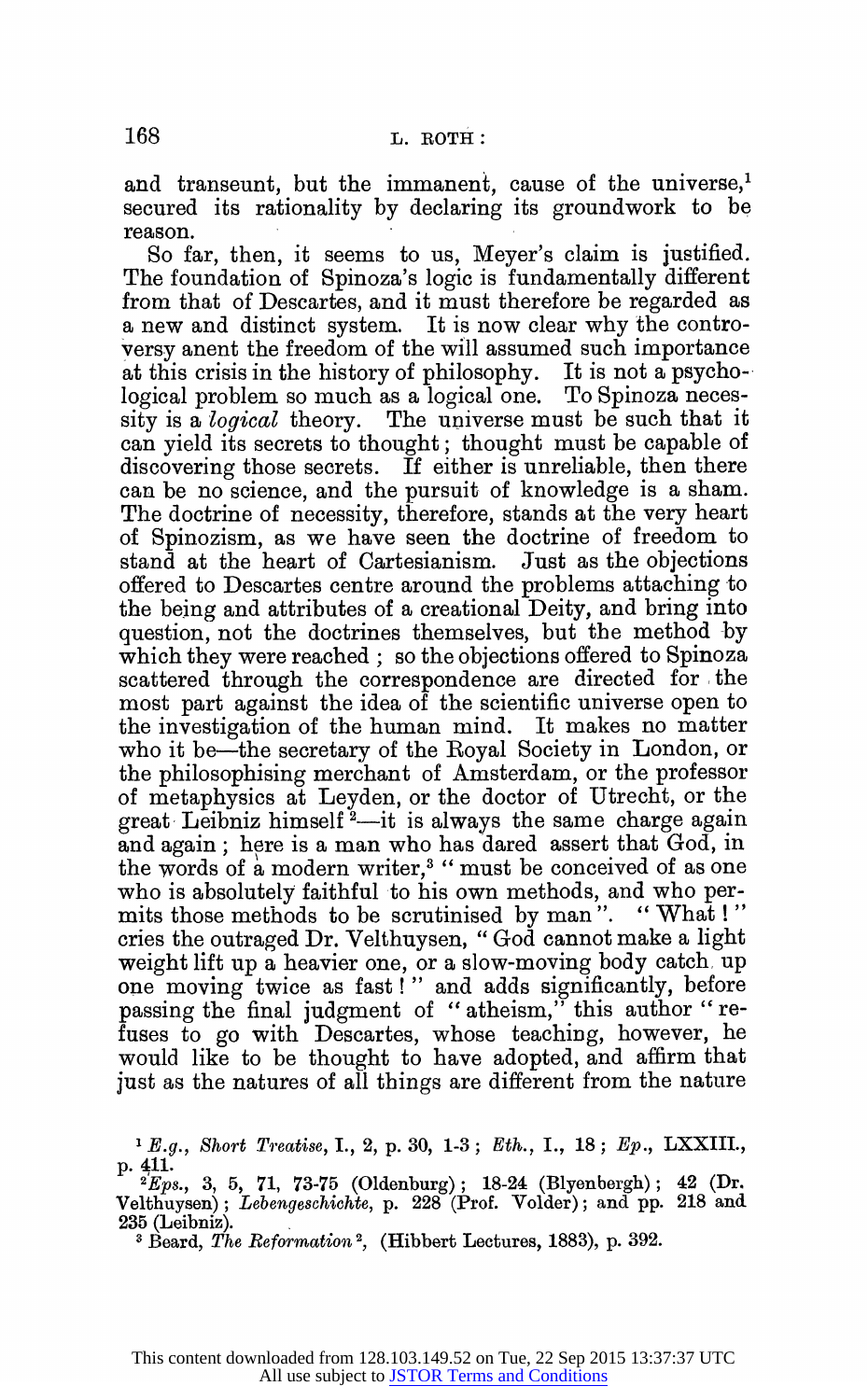and essence of God, so their ideas exist freely in the divine **mind ".1** 

### **? 3. THE DEVELOPED DOCTRINE.**

**(a) The God of the Theology.** 

**How Spinoza carried this conception of a rational Nature over into the realms of theology has been brilliantly expressed by an English expositor of the first part of the Ethics: " He did not simply break off from theological speculation, and seek to establish philosophy on an independent footing; he seems intent on showing that theological speculation it**self, when reason is once allowed free play, must at last **purge itself of anthropomorphism and come round to the scientific view. Spinoza does not ignore theology, but provides an euthanasia for it; and there is every reason to believe that in so doing he faithfully reproduces the development of his system in his own mind. . . <sup>2</sup>Whether Spinoza, in order to achieve scientific orientation, had any occasion or no to leave the theology from which he started, may be left**  for later consideration. It is, however, of the supremest **interest and importance to note that the characteristics which we have seen to be implicit in the Spinozistic God in the fogitata Metaphysica are put forward without apology, and as self-understood, in the work which he devoted specifically to theology.** 

The third, fourth, and sixth chapters of the *Tractatus* **Theologico-Politicus, which are nothing but a polemic against the Cartesians, illustrate this fact most clearly. They comprise the bold and clear affirmation of the reign of law, from the recognition of which, and of which alone, we can attain knowledge of God. If we break with the postulate of the rationality of Nature, then we break with the idea of God; from miracles we learn nothing but atheism.3 To Spinoza, too, as to Descartes, the arguments for the existence of God**  depend on the existence of the mind; but it is not the mind **.as individual will, confined to the consciousness of its imperfection, but the mind as universal intellect, affirming and discovering itself in the very process of thought. From the one conception we are brought to the inference of the existence** 

**Ep., 42, pp. 339 and 340. 2Pollock, Spinoza, 1912, p. 155.** 

**<sup>3</sup>1 'iquid igitur in Natura fieret quod ex ipsius legibus non sequeretur,**  id necessario ordini quem Deus in æternum per leges Naturæ universales **in Natura statuit, repugnaret, adeoque id contra Naturam eiusque leges esset, et consequenter eius fides nos de omnibus dubitare faceret, et ad**  Atheismum duceret." Theol.-Pol., cap. vi., § 28.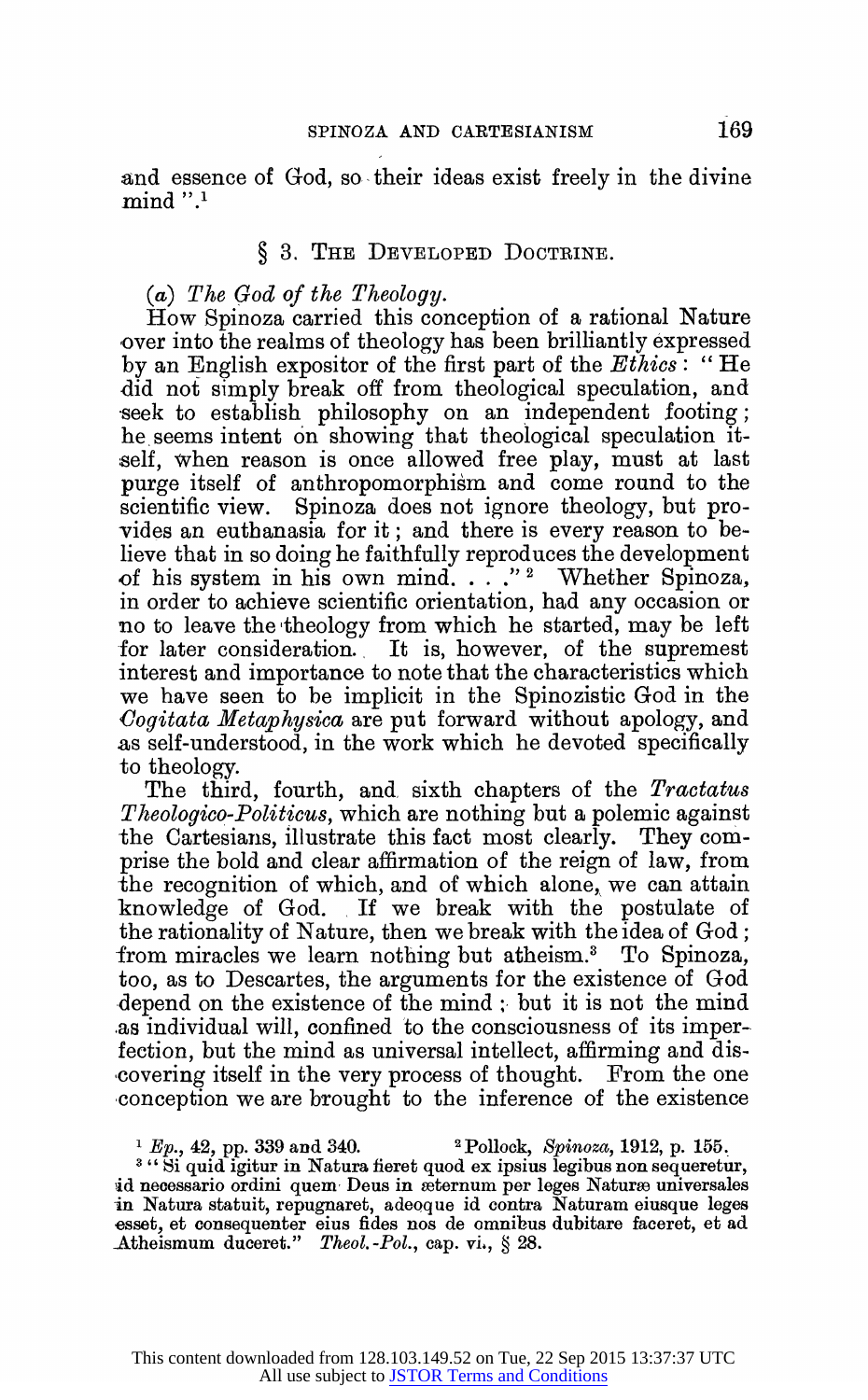**of an independent supreme will; from the other to that of a**  self-dependent supreme reason. Or we may phrase the difference in another way. Descartes could only argue to **the validity of thought from the existence of God; Spinoza argued to the existence of God from the validity of thought. " Since the existence of God," he says, " is not known through itself, it must necessarily be inferred from notions the truth of which is so firm and unshaken that no power can be given or conceived by which they can be changed. To us at least**  from the time when we infer from them the existence of God. **they must so appear, if we wish from them to infer it beyond all possibility of doubt. For if we were able to conceive that those very notions could be changed by any power whatsoever it might be, then we would be in doubt concerning their truth, and consequently even concerning our conclusion, i.e., the existence of God." 1 The reference of the passage is. clear. The Cartesian doubt can never bring to certainty; and the Cartesian God, with his power to shake our belief in the validity of thought, is a self-contradiction.** 

**It is to be noted that Spinoza is not satisfied with the mere conception of law as existing. Law must be conceived of, not only as existing in the abstract, but as knowable, that is to say, as open to the investigation of unprejudiced**  mind. The word "miracle" may be understood in two **senses, either as an actual break in the order of Nature, or as an event which cannot be explained by natural causes. That belief in the former is the merest atheism we have already seen; but belief in the latter is only a subtler and more dangerous form of the same, for, implying as it does the doctrine that there are things which by their very nature are closed to the human mind, it puts a direct bar in the way of our only possible approach to truth and God. To speak of the transcendence of Nature and the incomprehensibility of the workings of God's will, far from saving the idea of God, destroys its meaning. Men only take sanctuary with the idea of God, he complains, when they cannot find a rational explanation; whereas, as a matter of fact, it is only when they have a rational explanation that they may be said to be appreciating somewhat of the idea of God.2** 

**<sup>1</sup>Theol.-Pol., vi., ? 17.** 

**<sup>2</sup>" Quia naturae potentia nulla. est nisi ipsa Dei potentia, certum est, nos eatenus Dei potentiam non intelligere quatenus causas naturales ig- noramus; adeoque stulte ad eandem Dei potentiam recurritur quando rei alicuius causam naturalem hoc est ipsam Dei potentiam ignoramus.' Theol.-Pol., i., ? 44. " Ex eo quod nostrum captum superat nihil intel-ligere possumus. . . . Nos eo melius Deum Deique voluntatem cognoscere**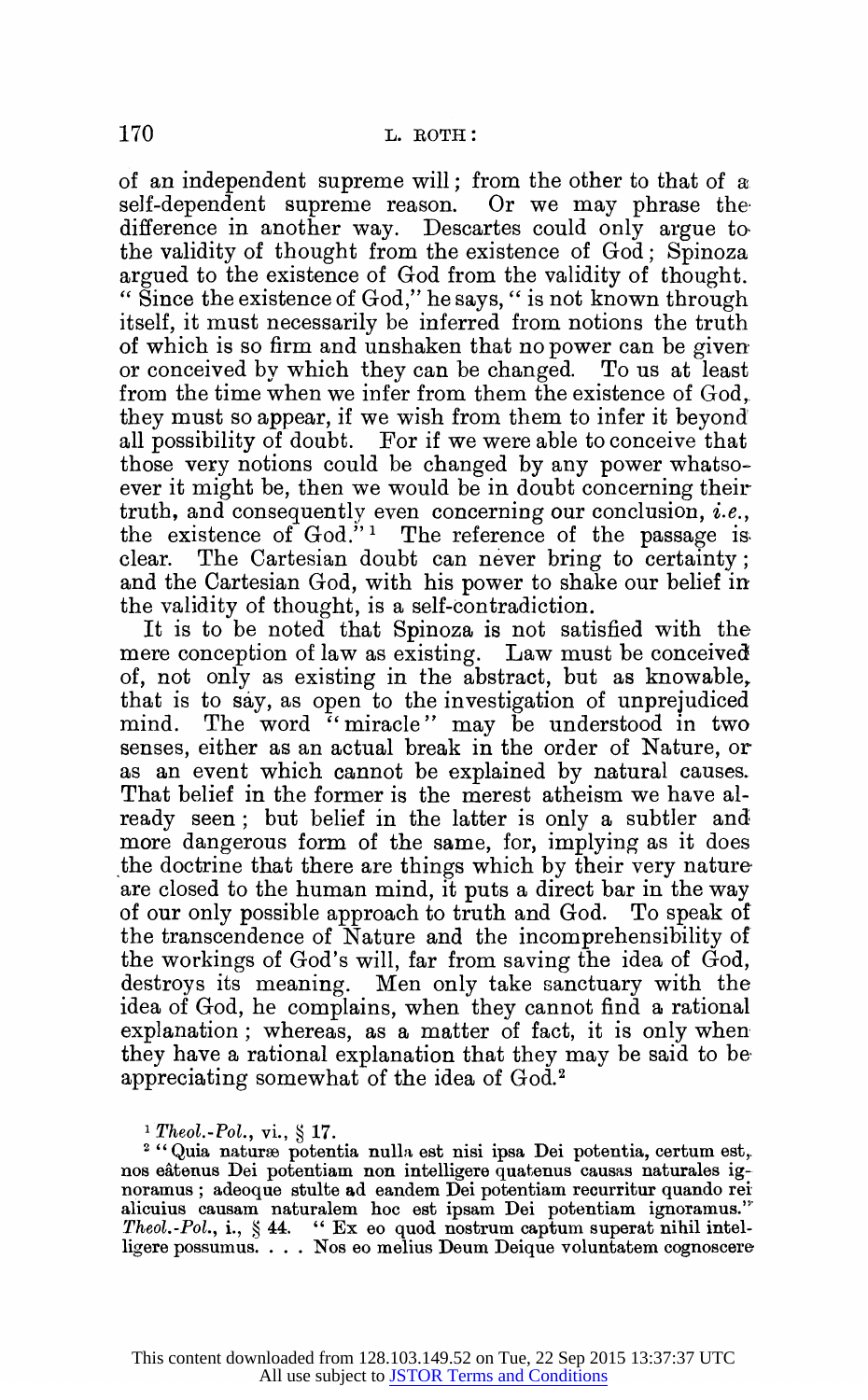### **(,8) The God of the Logic.**

**This parallel conception of the unity of God and the unity of created Nature as a rational whole, which is the core of the Cogitata Metaphysioca and the Tractatus Theologico-Politicus, is made the pivot of the specifically logical treatise, the De**  *Intellectus Emendatione.* That this early and unfinished **treatise (which contains in brief space the essential doctrine -of the Ethics) bears in its detail the mark of many extraneous influences, has been often pointed out,' For our purpose it is more important to note that as a whole it is specifically directed against any logical theory which sets out, as we have seen Descartes' logic to do, from the individual idea as discrete.** 

**Taking without discussion the fundamental premiss that thought reflects reality, or, in Spinoza's terminology, that an idea contains " objective " all that its " ideatum," or correlate in things, contains " realiter "; in order to understand the nature and significancc of thought in general, we are told we must study what a thought or an idea is and involves. Since the thought or idea reflects a real thing, whatever is predicated of the thing is to be predicated of the thought. But in Nature there are no things in the sense of discrete objects. Reality is a whole in which all things are interconnected, and therefore to speak of a " thing" is to use a false abstraction, there being in reality no separate things at all. Since, then, a thing has no existence apart from the system of things,**  it cannot be seized hold of by itself. As soon as we attempt **to grasp it, it grows, as it were, under our hands, involving an ever-widening circle of connexions, until finally the process is only brought to an end by the bounds of the completed**  system itself. But what is predicated of things is to be pre**dicated of ideas. Just in the same way, therefore, as a thing eludes our grasp, so an idea eludes our grasp, if we attempt**  to isolate it. An idea can be treated as discrete only if the **thing it reflects is discrete, but a discrete thing, " within the bounds of created Nature," does not exist.2 It follows that** 

**quo melius res naturalis cognoscimus. . . . Ei igitur plane nugantur qui**  ubi rem ignorant, ad Dei voluntatem recurrunt; ridiculus sane modus ignorantiam profitendi." *Ibid.*, *c*ap. vi., §§ 21, 22, 23.

<sup>1</sup> See Gebhardt's Spinoza's Abhandlung über die Verbesserung des Ver**standes (Heidelberg, 1905), and the same author's introduction to his translation in Meiner's series (Leipzig, 1907).** 

**2 Addo quod idea codem modo se habet objective ac ipsius ideatum se habet realiter. Si ergo daretur aliquid in natura nihil commercii habens cum aliis rebus, eius etiam si datur essentia objectiva qua convenire omnino deberet cum formali, nihil etiam commercii haberet cum aliis ideis,**  id est, nihil de ipsa poterimus concludere; et contra quæ habent commercium cum aliis rebus, *uti sunt omnia quae in natura existunt*, intelligentur et ipsorum etiam essentiæ objectivæ idem habebunt commercium,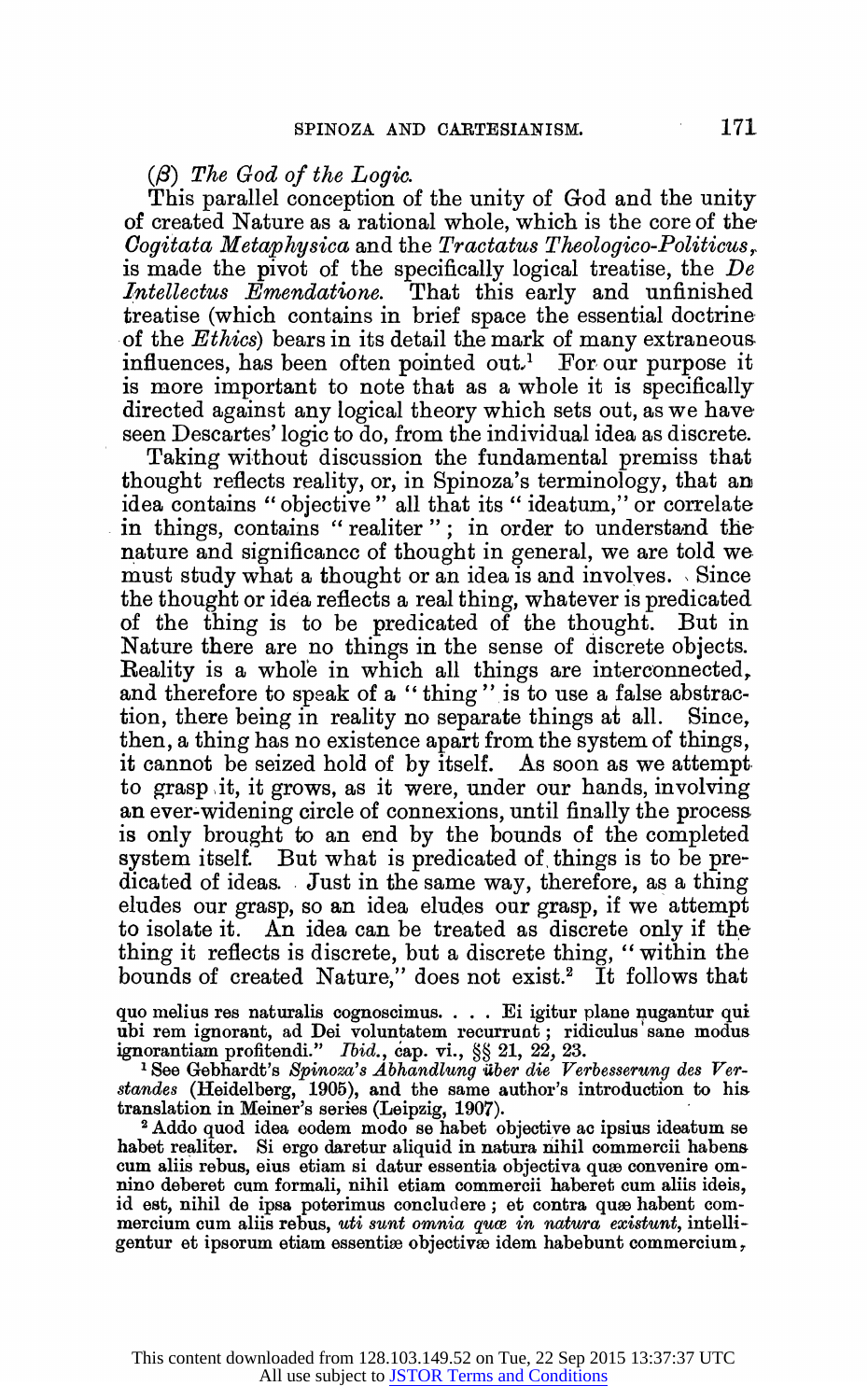**the very essence of an idea lies in its connexion with other ideas. There is, in fact, only one idea, i.e., the systematic unity of all ideas, as there is only one thing, the systematic unity of all things.'** 

**This one idea is the norm of the mind's thinking with which the Spinozistic methodology begins, and the process of the mental development of the individual is just the process of, approximation to it. But this conception is not to be taken in any mystic sense. No mere dreaming on " absolute unity is to bring the mind to perfection, and this for the reason that the " objective " unity has a " real " content in the totality of Nature. The parallelism is so strict that as far as we are concerned the two are interchangeable. " It is a self-evident truth that the mind understands itself more, the more it understands Nature." From one point of view, the mind grasps the whole of Nature, only when it grasps or becomes the most perfect idea; from another, it only knows of, and approximates to, the most perfect idea, as it learns more and more of created Nature.2** 

**It follows that there is a real order and a real progress in ideas. Theoretically speaking, the mind has only to be started on any one idea in order finally to arrive at the whole, since the idea contains in itself precisely the same system of connexions (leading finally to the whole as a totality) which is contained in the thing of which it is the idea. The " con**catenation" in either case is one and the same,<sup>3</sup> and it there**fore makes no difference from which side the movement is begun. The criterion, then, of truth and of error, is precisely the length to which any suggested " concatenation " may be traced. Error, like truth, quickly reveals itself as such, simply by the fact that, when followed out in its connexions, it does not, as does truth, result in and embrace the whole system.4** 

The process of human thought, therefore, and the process

id est aliæ ideæ ex eis deducentur, quæ iterum habebunt commercium **cum aliis et sic instrumenta ad procedendum ulterius crescent. D.I.E.,**   $\begin{array}{ll}\n\text{\$41 (cf. Eth., I., 36).}\n & \text{1 biid., § 42, cf. § 76 with note 2.}\n & \text{1 biid., § § 39-40.}\n\end{array}$ 

**bet" (? 95); "anima . . . perget objective eosdem effectus formare" (? 60 n.), and often.** 

**<sup>4</sup>"Mens cum ad rem fictam et sua natura falsam attendit ut eam pensitet et intelligat bonoque ordine ex ea deducat quee sunt deducenda facile falsitatem patefaciet; et si res ficta sua natura sit vera, cum mens ad eam**  attendit ut eam intelligat, et ex ea bono ordine incipit deducere, quæ **inde sequuntur, feliciter pergat sine ulla interruptione sicut vidimus, quod ex falsa fictione modo allata statim ad ostendendam eius absurditatem et alias inde deductas præbuit se intellectus."** § 61, cf. § 104.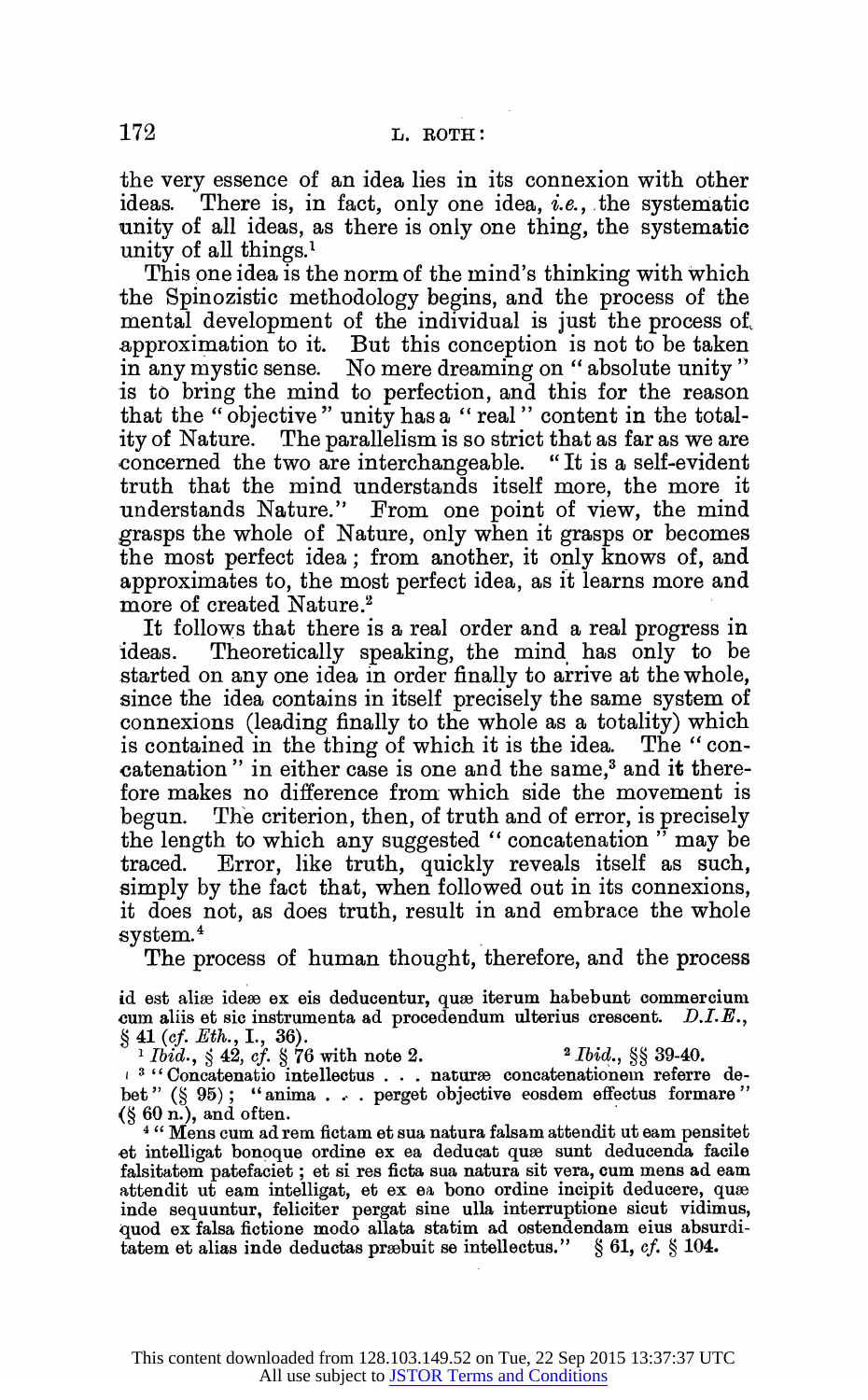**of created Nature, are one and the same; the " spiritual auto**maton<sup>"1</sup> and the universe it sets out to investigate, are con**structed according to the same pattern. The human mind**  is simply a fragment of the totality of thought,<sup>2</sup> just in the **same way as a thing is only a fragment of the totality of things, because the human mind is one with its ideas and its**  ideas reflect ideata from the world of things. **idea " of the logic and the " God " of the theology are then one and the same; and together they stand in a twofold re- lationship, on the one hand to their correlate, the totality of Nature, on the other hand to their part, the mind of man.** 

**(ry) The God of the Metaphysic.** 

**Leaving the various problems of the logic for later dis**cussion, we may turn to the metaphysic in order to inquire **into the nature of its fundamental premiss and its relation tothe-intellect of man. Spinoza's arguments for the existence of God are given in the eleventh proposition of the first book of the Ethics. After ten propositions have been allowed to pass without a mention of God, the demonstration is attempted that "God or a substance consisting of infinite attributes, each one of which expresses eternal and infinite essence, necessarily exists". This apparent paradox is due to the fact that Spinoza has taken over current philosophical terms, and by a close insistence on exact definition shown that they can only lead to his own views. The "causa sui," the " substance," the "attributes," the whole metaphysical terminology, in fact, which Descartes and the contemporary**  revivers of scholasticism had taken over from mediæval **thought; all, when allowed to develop their own inner logic,. result in the God of Spinoza. By the time he comes to the eleventh proposition, all he- has to do is to substitute the**  word "God" for the word "substance".<sup>3</sup> The first demon**stration, therefore, by the " reductio ad absurdum " method,**  is the only logical one; God is that the non-existence of **which cannot be conceived.** 

**This argument is only differently presented in the alternative demonstrations, which, in Spinoza's own words, all depend on the proposition that " either nothing exists, or a** 

 $\frac{1}{2} \frac{8}{5} \frac{85}{73}$ . The conception is detailed in Ep., 32 (p. 310), cf. Joachim, pp. **92-93.** 

**<sup>3</sup>It follows that the idea of God in Spinoza's system is prior to that of**  substance, as is shown by M. Delbos in his paper read before the **3rd International Congress at Heidelberg on " La notion de substance et la notion de Dieu dans la philosophie de Spinoza "; cf. the same writer's Le Spinozisme (Paris, 1916), pp. 18-19.**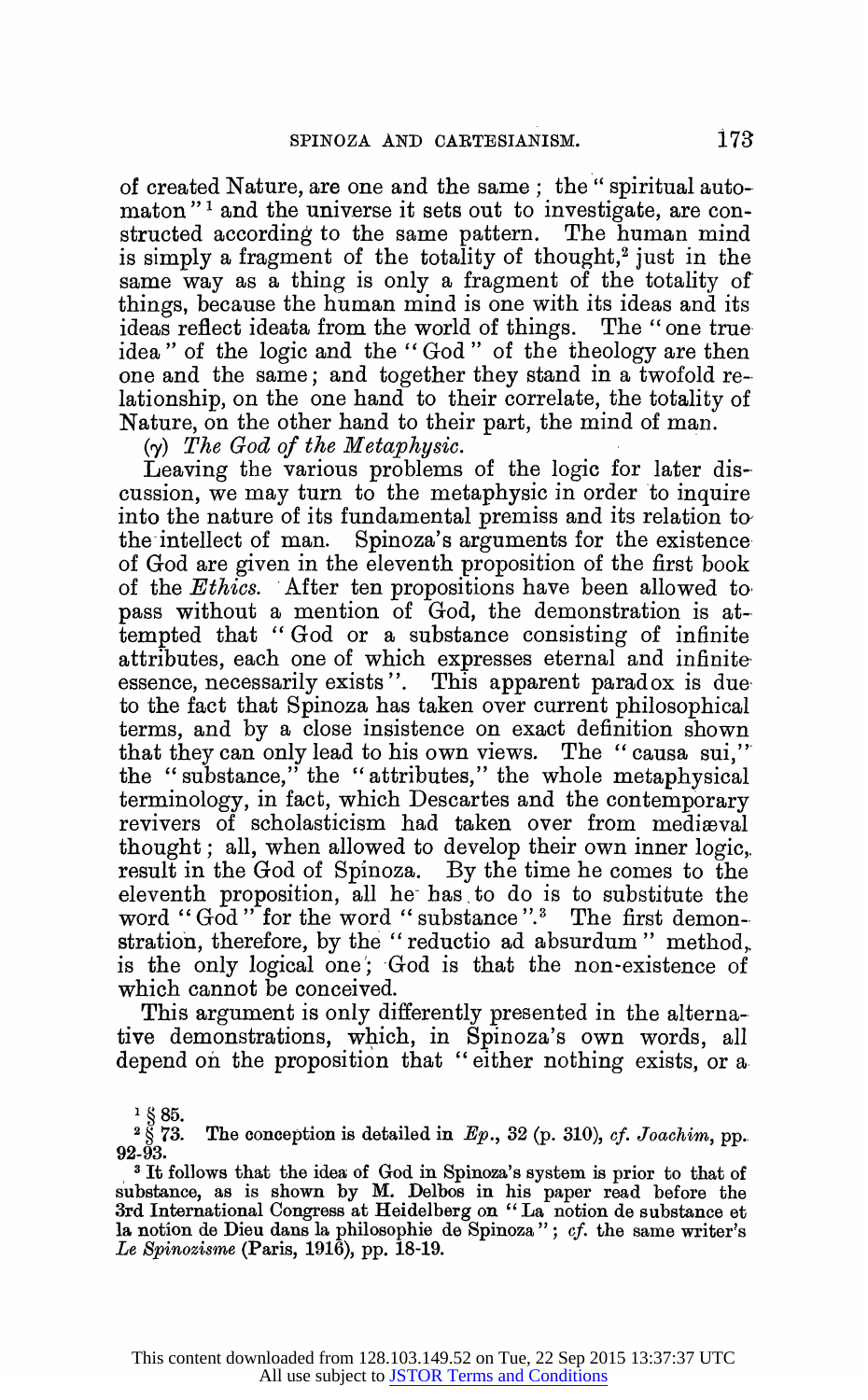**being, absolutely infinite, necessarily exists as well".' This fundamental conception of God as that which exists of itself,**  is not only the pivot of his whole philosophy, but also what **appears to have been considered in his own time as its characteristic and peculiar feature.2 If we ask what it means to say that something " exists of itself," and what significance**  it can possibly have for logic, we may refer to the first al**ternative demonstration. This turns again upon the point that the whole of things cannot be contingent, because a universal contingency is self-contradictory. We speak of the existence of any comprehensible object as possible, because we do not know whether the universe as a fact contains it, as we think it might. By the fact that it is compre**hensible in thought we know that it has claims to be con**sidered a candidate, as it were, for existence; but owing to 'our ignorance of the complete detail of the structure of things,3 we cannot say positively whether it has or has not been admitted. Such a doubt applies to every thing except one, and that is clearly the whole structure of things itself. There can be no question of its failing to harmonise with its -own self, and therefore of necessity it is. The existence of God is involved in His own nature, but that is because there is nothing other than God. "Whatever is, is in God, and nothing can be or be cQnceived without God."4 The two orders of the logic, therefore, the order of ideas and the order ,of things, are two expressions of one and the same unity, which is Deus sive Natura.5** 

**That this conception is historically not the end, but the beginning, of Spinoza's metaphysic, may be seen' from an examination of the first chapters of his earliest essay, the Short Treatise Concerning God, Man, and his Well-Being. Here we find already fully expressed not only the opposition**  between contingent and necessary existents which leads us **-to the idea of the one, and only one, necessary existent, and the deduction of its immutability and perfection from the** 

**1 "Ergo vel nihil existit vel ens absolute infinitum necessario etiam ~existit." Eth., I., xi. al., p. 194; cf. Joaohim, Study, p. 45, and p. 51, n. 1 (on Ep., XII.). 2.Eps., XXXIV.-XXXVI. In Ep., XII., Spinoza reminds Meyer that he** 

**had demonstrated it to him " viva voce " (p. 230).** 

<sup>3</sup> 'Res tantum ex parte novimus,'  $\text{Tract.}$  Pol. II., § 8; 'naturæ ordinem **i ignoramus,'** *ibid.*, § 22; *cf. Theol. Pol.*,  $\overline{XVI}$ , § 11, and IV., § 4, *Eps.*, VIII.-X. (on definition) and often. The 'naturæ ordo,' therefore, is **a problem to be worked out and the way is left open to the purest lempiricism.**<br>
<sup>4</sup> *Eth.*, I., 15.

**4BSEth., 1., 15. 5 Eth., II., 7, sch.** 

All use subject to JSTOR Terms and Conditions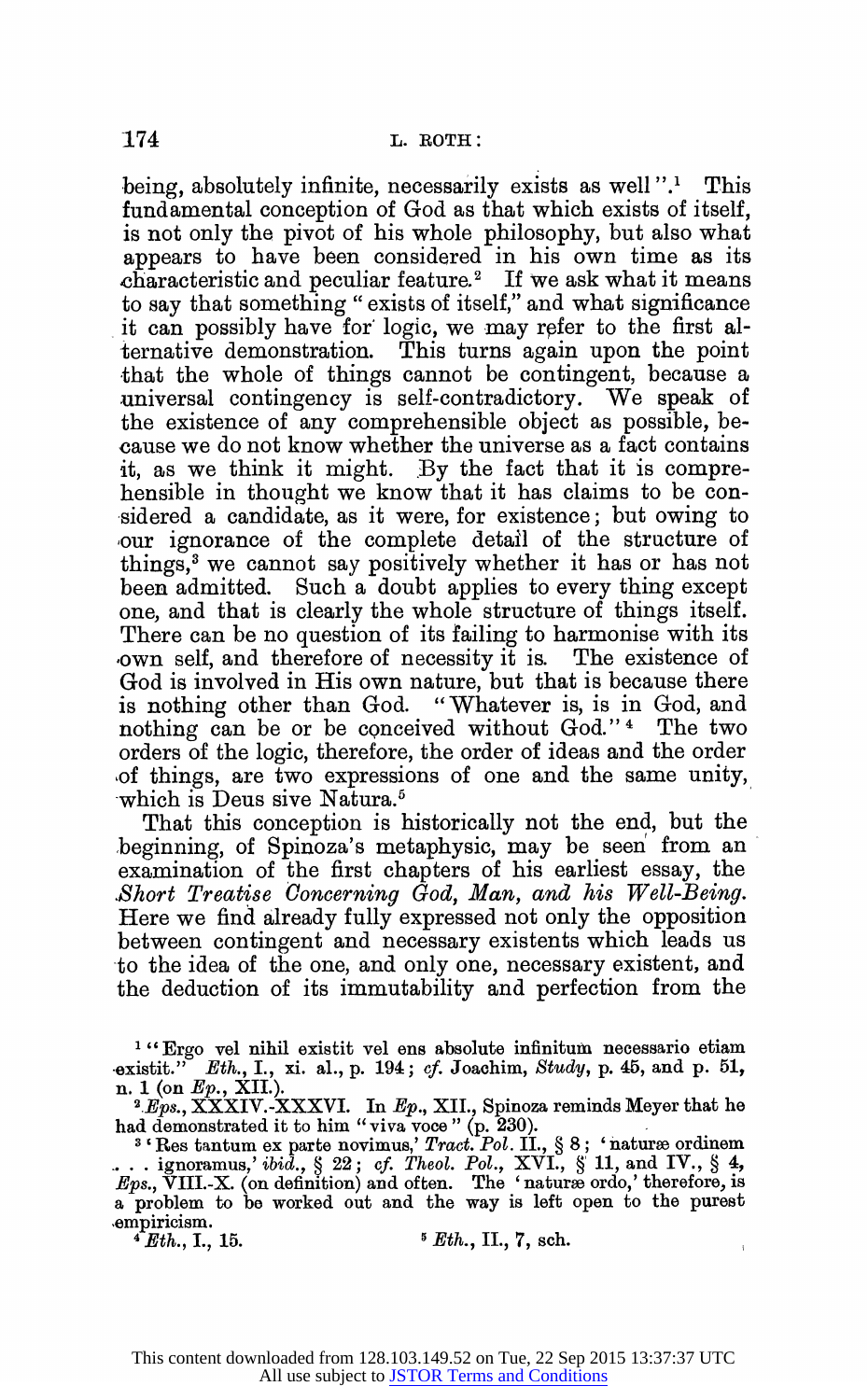**lact that outside it there is nothing; 1 but also its being the idea of the whole of Nature from the very consideration of the unity of which its essential character may be deduced.2 Our thesis that in itself it is sufficient to sever, Spinoza's system once for all from that of Descartes may be finally illustrated from, and summed up, in, a consideration of the first phrase and the key-word of the Ethics, the 'causa sui'.** 

**(8) God as ' Causa Sui'.** 

**The question as to whether God may rightly be called 'causa sui ' was raised by the priest Caterus in the first set**  of objections to Descartes' *Meditations*. **centred round the conception of God as efficient cause, that is, in His characteristic function of creation, and Descartes finally affirmed that, since God preserves Himself in existence, He may be called the efficient cause of Himself or 'causa sui '.** 

The interesting point to note is that Descartes views God **consistently under the categories of will. Being and perfection are only other aspects of the power which enables any entity to preserve itself. For this reason, as Descartes goes on to say, no human being may be said to exist 'per se,' because he depends on an external power for his continued preservation.4 Cause, therefore, to Descartes, means producing-and conserving-power, and, as Spinoza remarks, it is this conception of cause which underlies the very statement, " Cogito, ergo sum".5** 

**The efficient cause borrows its terminology- from the vocabulary of effort. Its objects are graded as being, not more or less intelligible, but more or less easy of attainment. And so we see that the Cartesian axioms employed in the "Arguments drawn up in geometrical fashion" in the appendix to the second set of objections, all of which turn upon the idea of cause, involve the terms " easy " and " difficult ". " That which can effect what is greater or more** 

**Short Treatise I., 1, p. 18, 25 f.; p. 20, 19 f.; 2, p. 30, 2; IL., c~ap. 4, P. 450, 15 f. ; 6, p. 49, 22 f.** 

**2lbid., I., 2, p. 22, 3 f.; 24, 31 f. ; 26, 34 f.** 

<sup>3</sup> "Plane admitto aliquid esse posse in quo sit tanta et tam inexhausta **potentia ut nullius unquam ope eguerit ut existeret neque etiam nune egeat ut conservetur atque adeo sit quodammodo sui causa; Deumque talem esse intelligo " (Resp., I., p. 109, 3-7); cf. the reply to Arnauld (p. 231, 24 f.**), ". . . ubi tantum intellexi rationem propter quam Deus non **indiget ulla causa efficiente ut existat, fundatam esse in re positiva, nempe in ipsamet Dei immensitate qua nihil magis positivum esse potest ". 4 Resp., I., p. ill, 8-12.** 

**<sup>5</sup>"Si quis dubitare velit an ex nihilo aliquid fiat simul poterit dubitare an nos quam diu cogitamus simus." Princ. Phil. Cart., I., 4, sch.**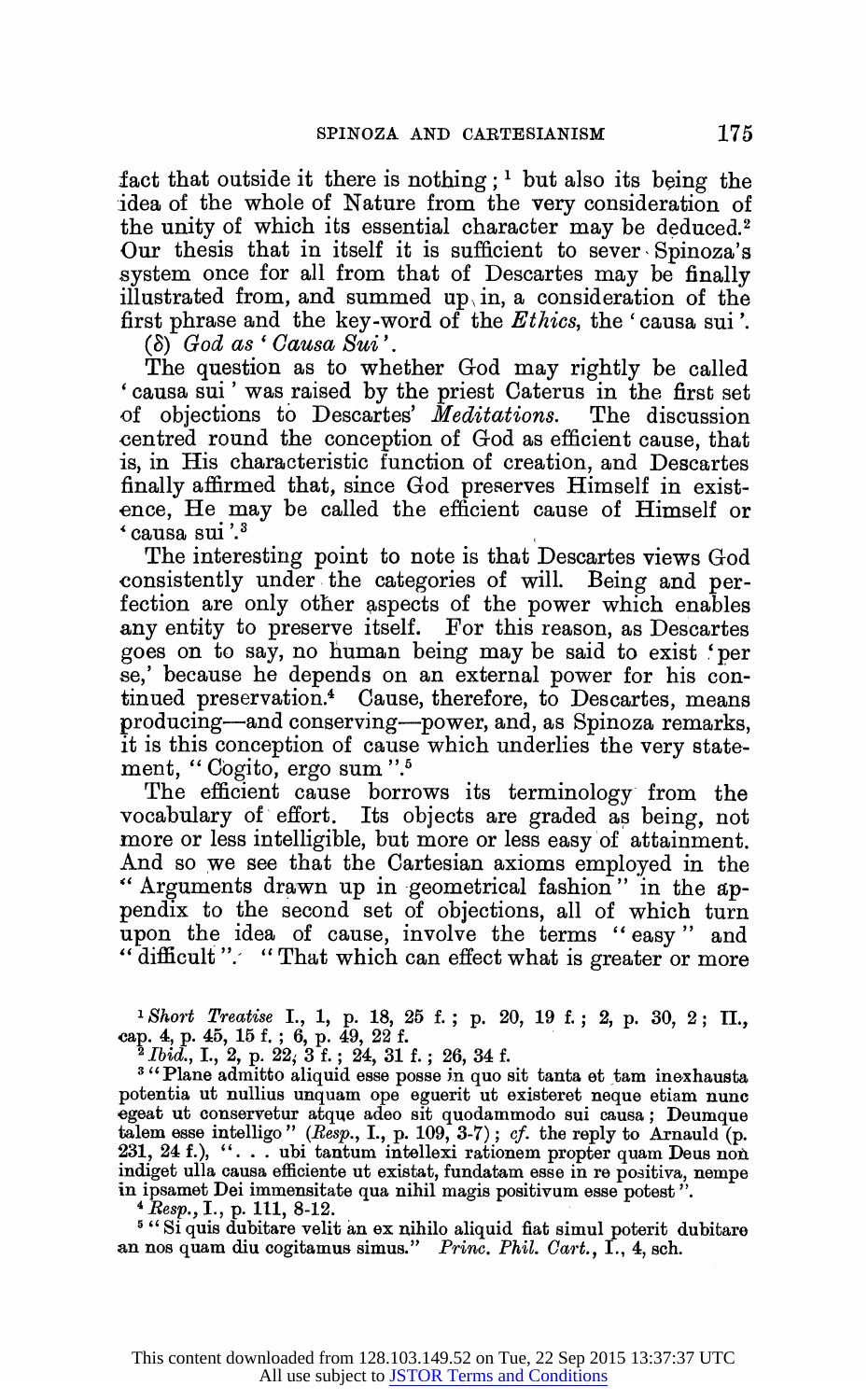**difficult, can also accomplish what is less" is the eighth axiom; " it is a greater thing to create or conserve substance than the attributes or properties of substance," is the ninth. On these two axioms the whole of the Cartesian a posteriori arguments for the existence of God are based, and their im**portance, therefore, cannot be overestimated. But neither **can their unintelligibility. "For what does he mean by**  'easy'?" cries Spinoza in the first, and one of the only, explicit criticisms of Descartes in his account of the Cartesian **philosophy, " and what does he mean by 'difficult'? For nothing can be called difficult or easy absolutely, but only in respect of its cause; and so one and the same thing may be called both easy and difficult at the same time in respect of divers causes! "1 More power or effort cannot be taken as a definition of essence. A thing " is " not in so far as it has**  power, but has power in so far as it is.<sup>2</sup> We can only em**ploy the idea of cause in the definition of God if we recognise that an efficient cause may be internal as well as external. But this is, of course, to destroy the notion of cause altogether, because such an immanent cause " by no means produces anything outside itself ".** 

**The perfection, then, attributed throughout by Spinoza to God is not immensity of power, but self-completion of being. God, and the correlate of God, or Nature, " is and is known through himself ". He is "the object of his own knowledge, or rather He is his own knowledge," and to Him and His**  knowledge nothing is possible, but everything is.<sup>4</sup> In this **logical sense He is a 'causa sui,' a completely self-contained entity which cannot be thought away. So the very first words of the Ethics link up the whole movement of the various other expressions of Spinoza's philosophy, and throw into clear relief the nature of its primary and ultimate distinction from that of Descartes.** 

**The clarity and distinctness of an idea, we may say, is indeed the test of its truth; the fact of the human mind as** 

**'Princ. Phtl. Cart., I., 7, sch. The note is characteristic. "Ne alia exempla queras cape exemplum aranee quoe telam facile texit quam homines non nisi difficillime texerent; homines contra quam plurima**  facillime faciunt quæ forte angelis impossibilia sunt."

<sup>2</sup>*Ibid.*, n. 2 ("vis qua substantia se conservat nihil est præter eius **essentiam ") with reference to the Cog. Met.** 

**3Short Treatise, First Dialogue, p. 34, 29; cf. ibid., I., 3, p. 41, 20; Ep., LX., p. 386 (" intelligo enim causam efficientem tam internam quam**   $ext{ernam}$ 

**4Short Treatise, Appendix I., prop. 4, proof and cor. (pp. 155-156);**  Cog. Met.,  $\Pi$ .,  $7$ ; cf. the criticism of the idea of perfection in  $Eth$ .,  $IV$ ., **pref.**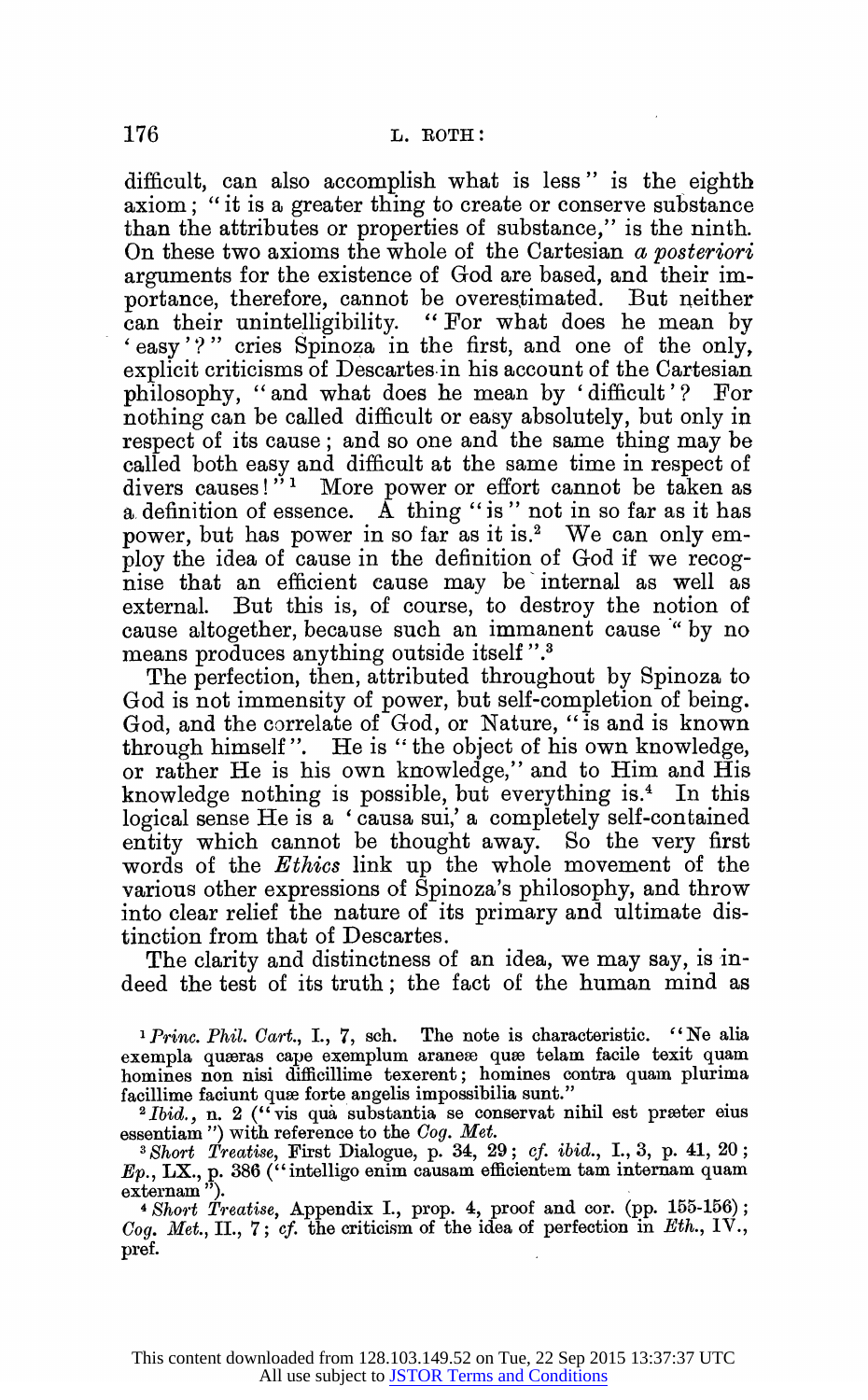**thinking is indeed the foundation of knowledge; God is the conserving cause of all, both of things and of thoughts, and of the connexions between things, and of the connexions between thoughts. But all this is because there is only one idea which, being self explanatory, is clear, and only one idea which, there being nothing outside it, is distinct; because the human mind thinks not in terms of now and here, and personal circumstances, but universally for all time, all places, and all men; because the universal order of thought and the universal order of things is one in the self-subsistent system of the whole, which is God. The eternal verities are eternal and true; God willed them so to be; but 'willed' them not in the sense of producing them as a casual and inconsequent creation; His will and intelligence are one with His essence, and therefore they flow from His free necessity, as do properties from a mathematical figure. Without God, the 'causa sui,' nothing can be or be conceived, not because God is absolute power, but because God is absolute reason.** 

#### **? 4. RECAPITULATION.**

**The results so far achieved may be summed up as follows** 

**The logic of Spinoza far from being dependent on, and a development of, the logic of Descartes, is a conscious and definite presentation of precisely the opposite point of view. The discrete idea; the creational deity; the voluntaristic metaphysic; have been shown to lead to a scepticism in which proof has no meaning and knowledge no place. The ideal of freedom, if severed from that of law, leads inevitably to cbaos; and the logic of Descartes allows the uncontrolled ideal to penetrate all spheres in turn from the individual thoughts of man to the volitional activities of God, as if the inherent defects of the first premiss might be rectified by allowing it an ever wider licence. The experiment, however, boldly and uncompromisingly carried out though it was, was foredoomed to failure. It reached its highest point in its transference, from the sphere of theological physics to that of logic, of the conception of God as conservational cause, but, being unable to deny of God the freedom it affirmed of man, was forced to see the universal order within its reach collapse into a universal chance. Knowledge as a whole of connected ideas was shown finally to be impossible, because the existence of connexions between one idea and another was, ex**  hypothesi, wanting.